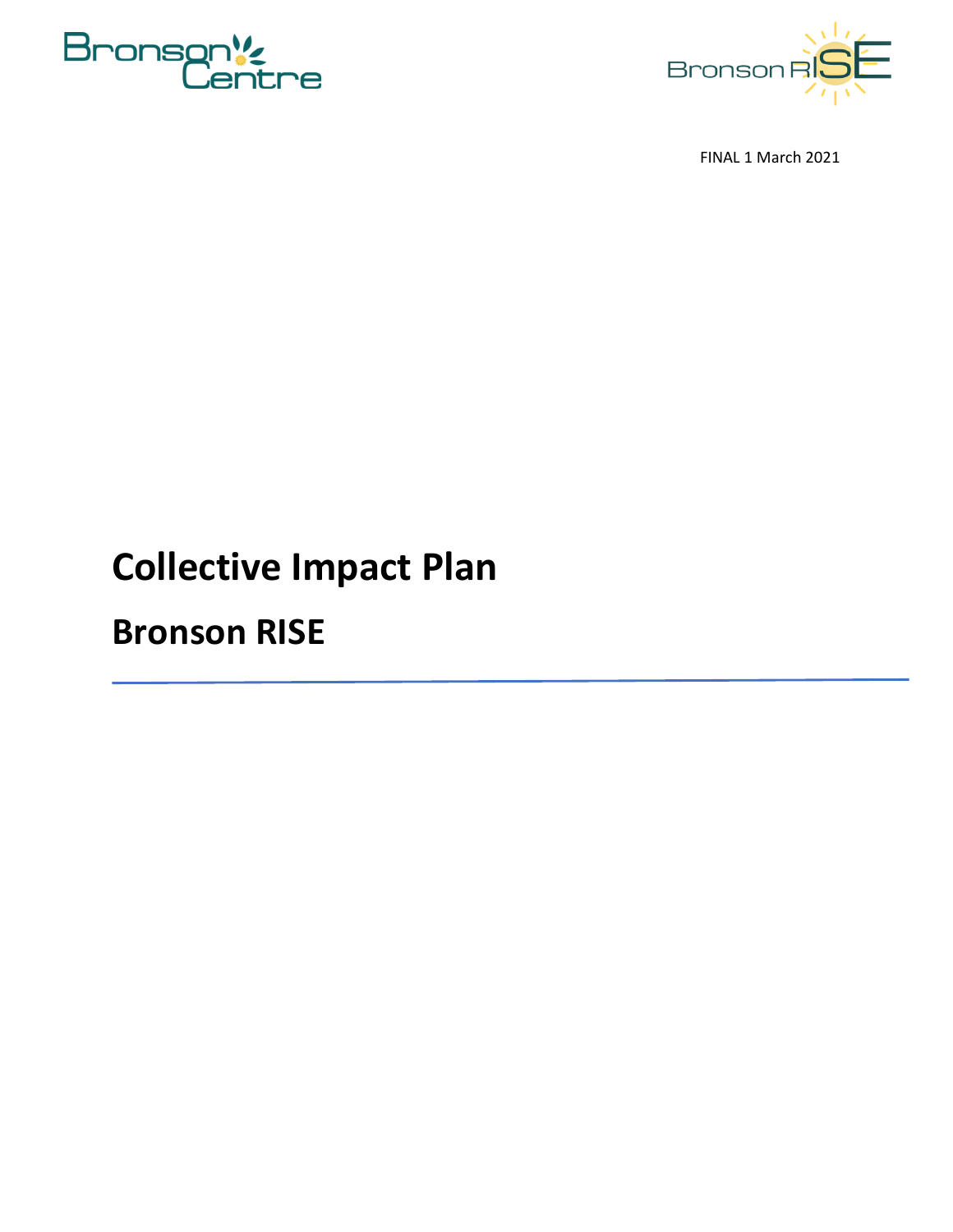



## Table of Contents

| An overall CI Work Breakdown Schedule, including CI objectives and milestones, is included as |  |
|-----------------------------------------------------------------------------------------------|--|
|                                                                                               |  |
|                                                                                               |  |
|                                                                                               |  |
|                                                                                               |  |
|                                                                                               |  |
|                                                                                               |  |
|                                                                                               |  |
|                                                                                               |  |
|                                                                                               |  |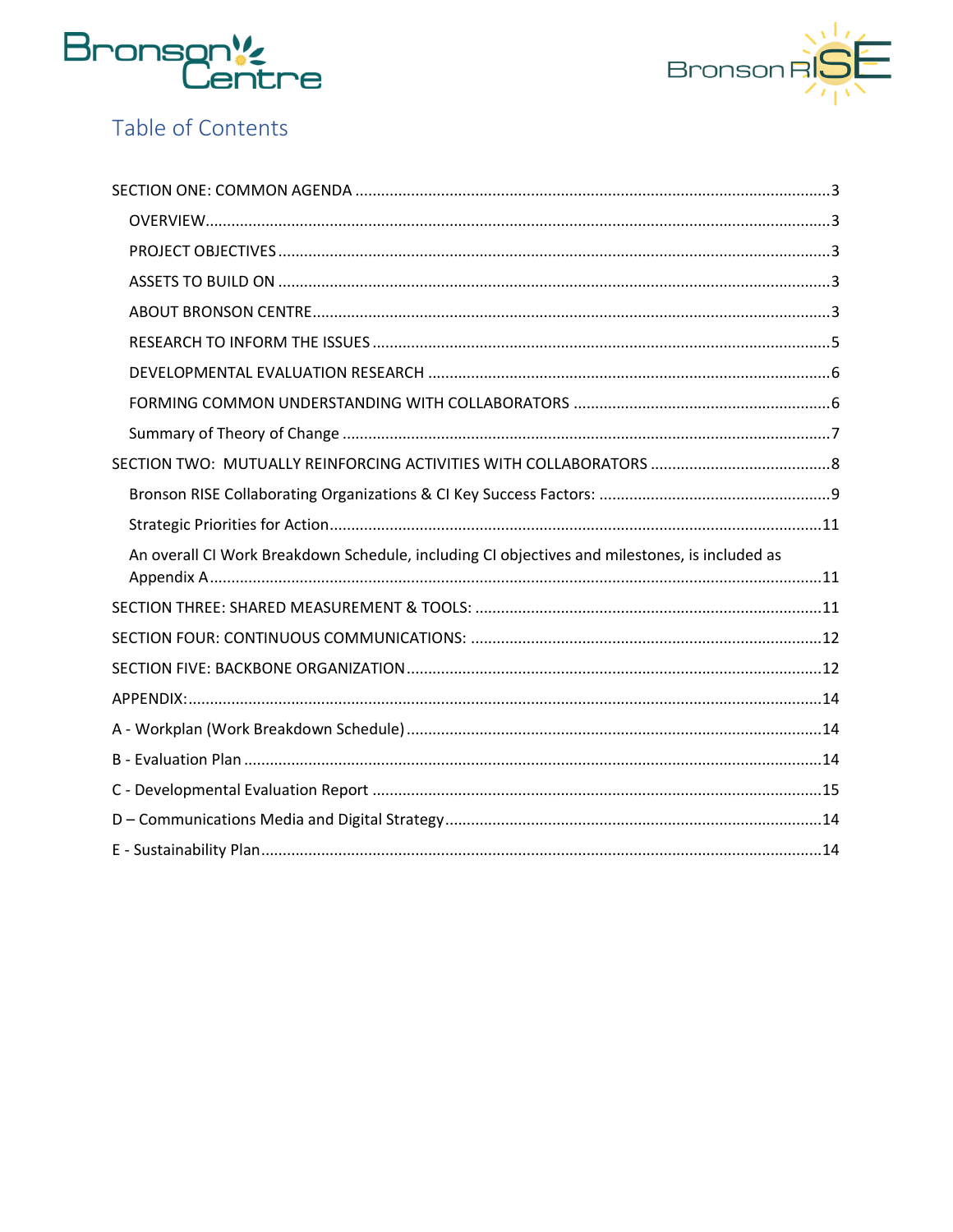



#### <span id="page-2-0"></span>**SECTION ONE: COMMON AGENDA**

#### <span id="page-2-1"></span>**OVERVIEW**

In 2019, Bronson Centre was awarded a 5-year, \$2.1M project focussing on seniors inclusion, funded by Employment and Social Development Canada, New Horizons for Seniors Program. The project is known as Bronson RISE (Real Inclusion by Seniors Everywhere). It is a collective impact initiative that brings together diverse organizations to address the opportunities arising from the notion of seniors inclusion in our society. From the perspective of the project, this means for all those who are 55+ and to engage them in all things that we do, everyday, especially in community spaces. The collective impact initiative includes a series of projects, implemented through sub-agreements with collaborating organizations, mostly from the Bronson Centre community of tenant not-for-profit organizations. The purpose of this collective effort is to measurably address and increase culturally diverse seniors' social inclusion in every aspect of the Bronson Centre community hub, especially those seniors who are or who may be at-risk of isolation in Ottawa and its surrounding area. Bronson Centre is a 45,000 square foot facility, located in the heart of downtown Ottawa, and is home to about 35 organizations and Ottawa's newest mid-size performance venue.

#### <span id="page-2-2"></span>**PROJECT OBJECTIVES**

From September 3, 2019 to May 29, 2024, the Bronson Centre will establish and sustain a cohesive collective impact initiative that will measurably address and increase culturally diverse seniors' social inclusion for seniors who are or may be at-risk of isolation in Ottawa and its surrounding area.

- Reduce ageism in the not-for-profit sector by increasing engagement, retention, and even employment of seniors through an intergenerational spectrum of activities.
- Increase the social entrepreneurship and innovation capacity of participating organizations in ways that address barriers to seniors social inclusion.
- Improve access to information and raise awareness through creative digital technologies and on-line cooperation.

#### <span id="page-2-3"></span>**ASSETS TO BUILD ON**

#### <span id="page-2-4"></span>**ABOUT BRONSON CENTRE**

Bronson Centre is a dynamic neighbourhood hub, with a renovated entertainment venue and a robust community of more than 36 culturally diverse and inclusive social justice non-profit organizations, serving seniors, families, and individuals.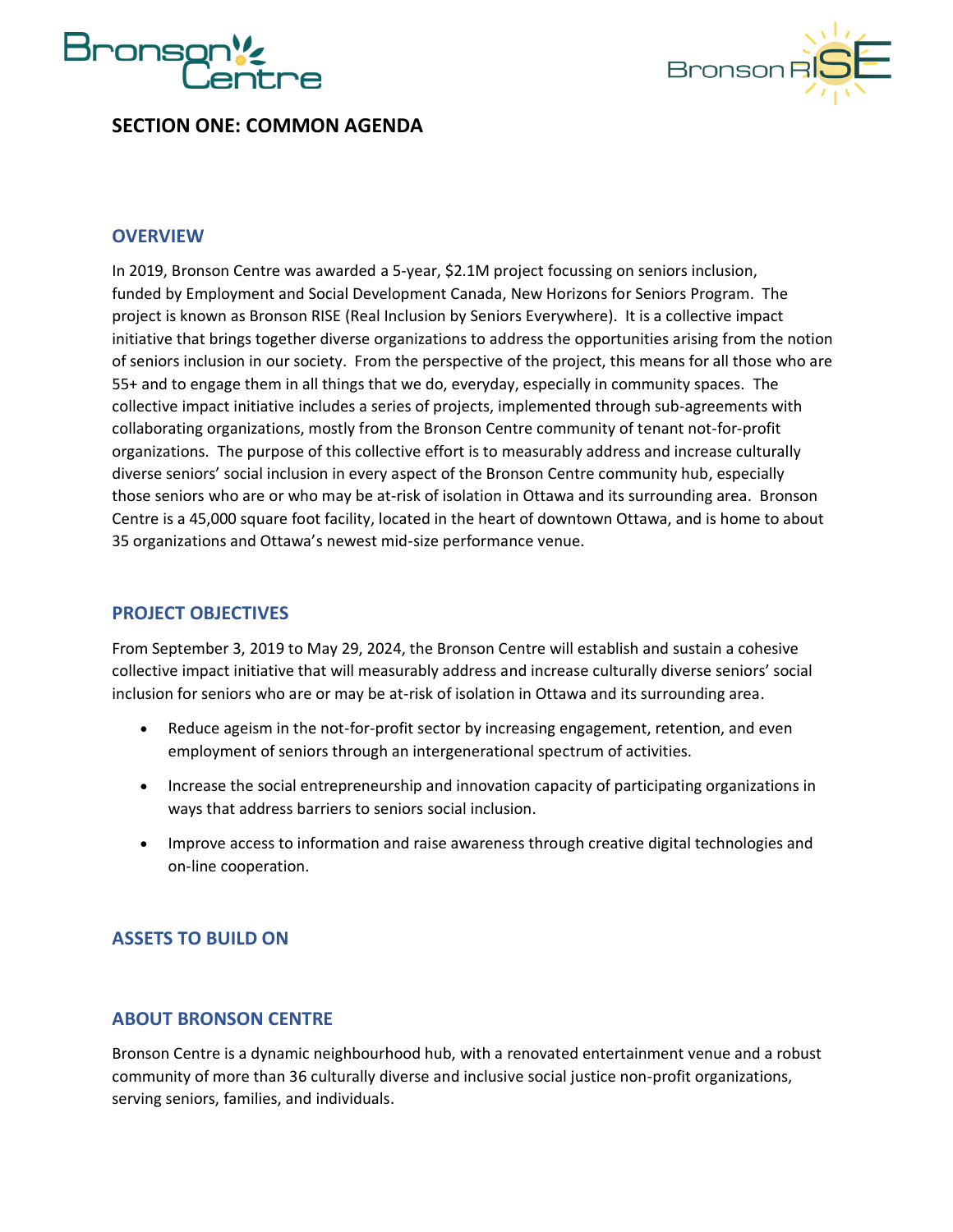## **onso** e



- These centralized community assets, including people, spaces, services, programs, and shared history form the foundation for building social inclusion, community and belonging.
- Community and belonging are intimately linked. Members who feel a strong sense of belonging and are committed to their community are willing to seek commonalities rather than focus on differences. They also have a sense of being able to contribute to and influence their community, and a willingness in turn to be influenced by it.
- An individual's sense of community and belonging can be complex and related to the individual's social network, sense of social support, perceived social cohesion, and levels of community engagement. A strong sense of community and belonging is associated with improved mental health, and the perception of social cohesion can be used as a predictor of health.
- There is real stigma around loneliness. People are often reluctant to identify as lonely, or to sign up for a lonely person's project. There's also a concern that just introducing people to each other won't create a real connection: you can't prescribe friendship. People need to feel that they are valued as individuals, not seen as problems to be solved. This explains the importance of finding meaning.
- It could be volunteering for a cause you believe in, taking on responsibilities that make you feel useful and valued, maintaining or developing the interests and relationships you care about. They all involve looking beyond yourself, and beyond perceived loneliness, to focus on what matters to you.
- Giving back to the community is particularly powerful in reducing feelings of isolation. Volunteering has a double benefit, improving the wellbeing of both volunteers and the people they support. For many of us, knowing that we have contributed improves our sense of selfworth.
- Belonging to a community reduces the sense of embarrassment and shame around loneliness. It's hard to fix a problem that you won't acknowledge. When communities shine light on loneliness, making it easier to name it and seek help, we can help to catch it earlier, before it becomes entrenched.
- Community spaces give people the chance to share interests, to celebrate, to exercise or enjoy themselves. They allow people to come together naturally, in relationships that develop at their own pace. Ill health and poverty are key indicators of loneliness, so making Bronson Centre spaces more accessible – by removing transport and cost barriers – is vital.
- Community spaces give everyone a chance to participate in preventing loneliness, so kindness matters. Isolation can make people feel very fragile so a friendly welcome can be the difference between making a real connection or withdrawing again. Small moments of connection such as opening the door for someone, smiling and saying hello can make a big difference. As we aim to support whole communities, we can all help to improve people's perception of themselves, the people around them and the places where they live.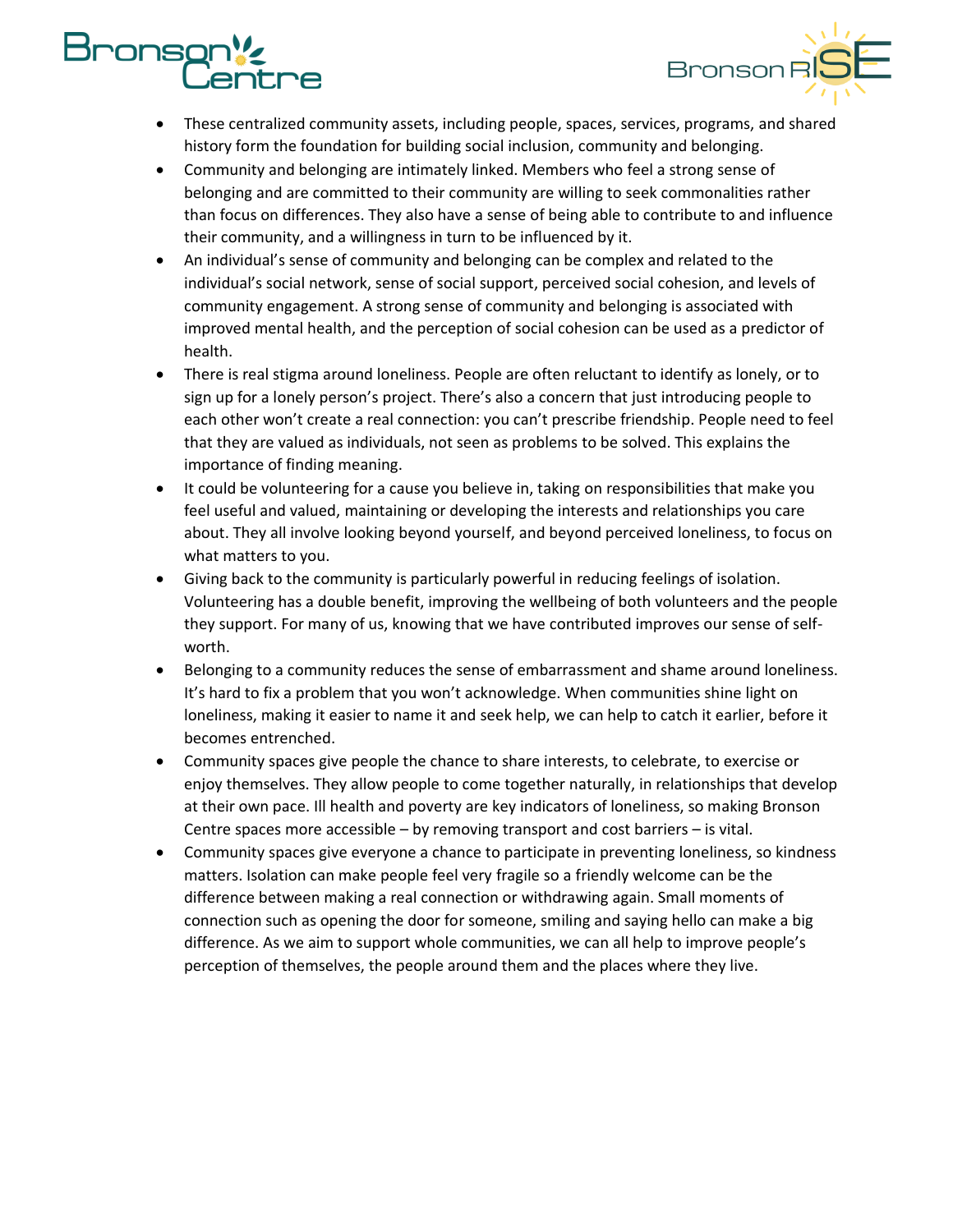



#### <span id="page-4-0"></span>**RESEARCH TO INFORM THE ISSUES**

A substantial body of evidence exists to demonstrate the barriers that make it difficult for older Canadians to enjoy naturally occurring social connections and to access services and information that enable social inclusion. While many factors have contributed to the social isolation of seniors – mental, physical and cognitive disabilities, low income, LGBTQ status, being Indigenous or Black, being or at risk for being criminalized, language barriers - the onset of the covid-19 pandemic in Q4 of project year 1 has caused historic global upheaval, exposing and emphasizing the vulnerability of older adults, the pervasiveness of ageism and the potential of small-scale, neighbourhood hubs to make a positive impact in reducing social isolation and loneliness.

#### **About Bronson RISE Neighbourhood Seniors and how they are coping during COVID**

According to the June 2017 United Way Ottawa Report – *A Profile of Vulnerable Seniors in the Ottawa Region* - seniors at risk for social isolation are overrepresented in the West Centertown neighbourhood where the Bronson Centre is located. It is home to about 3000 seniors – approximately 53% living alone, and 30% living in low income. At-risk Ottawa seniors, along with the Bronson Centre-based not-forprofit organizations that serve them, are the primary focus of the Bronson RISE seniors social inclusion project, utilizing a place-based collective impact, intergenerational approach.  A Sept. 2020 COVID-19 Seniors Survey Update, from the Council on Ageing of Ottawa, found that of 2221 older adults surveyed, only 1/3 were copying well with self-isolation and the pandemic in general. 40% said they were lonelier than before the pandemic and almost 50% reported being more anxious.

The recent survey offered insights to guide Bronson RISE in identifying high-value interventions and recommendations on coping strategies and mental health during the pandemic such as facilitating meaningful social contacts with family and friends, reinforcing trust in public health messaging and institutions, encouraging physical activities, providing access to credible information, encouraging and seeking advice and stories about seniors life experiences that build resilience and confidence that helps others in our community.

Most importantly, our project team and partners are learning how to build a sense of belonging with seniors by expressing gratitude and appreciation for the support that comes from our relationships with them, and letting them know we admire the way they are living during this difficult time. Seniors stories, ideas, feedback, advice and leadership are sought after continuously to reflect what we do, who we work with, how we work and learn together, and where we go from here.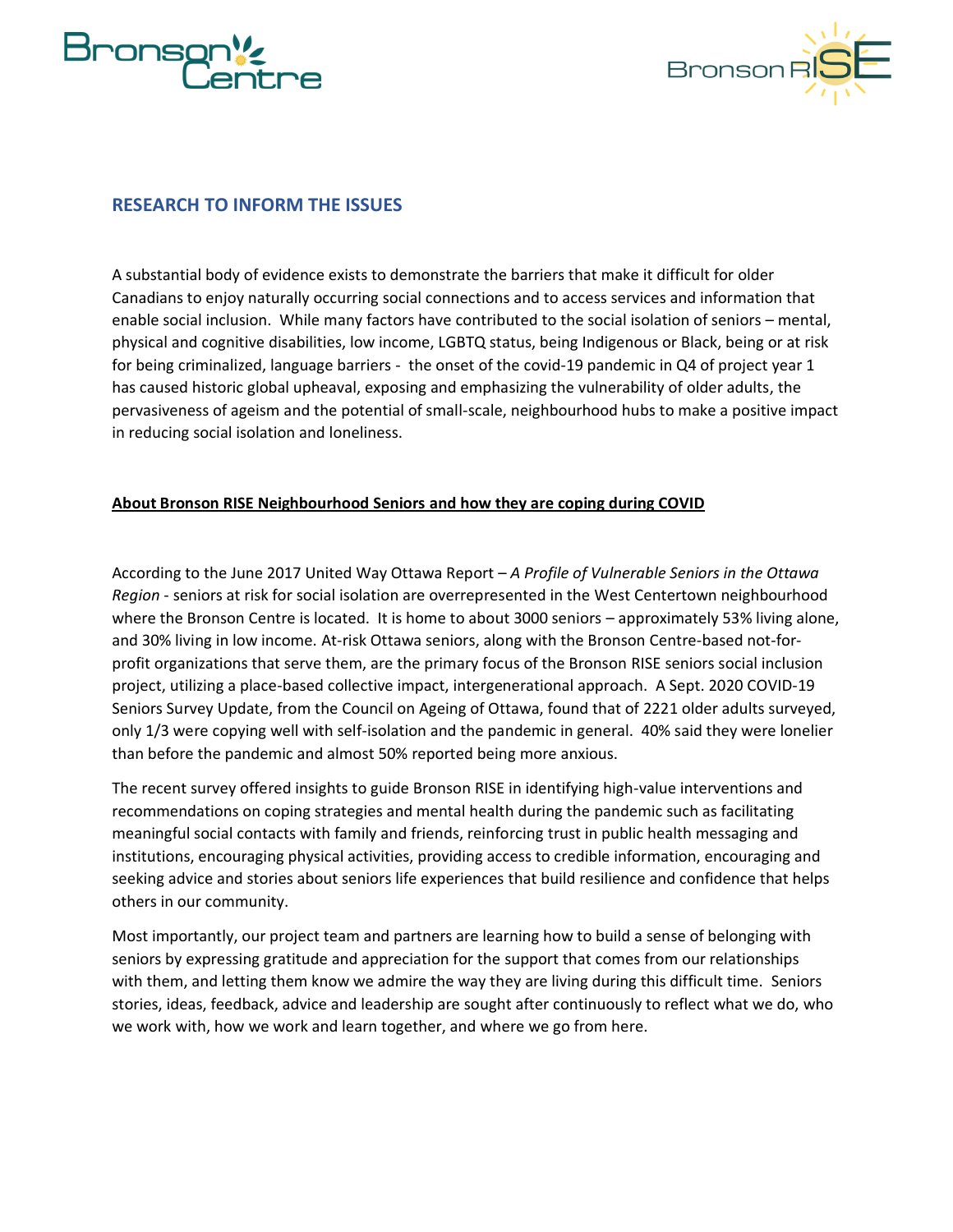



#### <span id="page-5-0"></span>**DEVELOPMENTAL EVALUATION RESEARCH**

Just prior to the onset of the pandemic, between Jan. 2020 and Jan. 2021, the partners, community organizations and advisory team for the Bronson RISE project undertook a developmental evaluation approach to share their knowledge, understandings and research, under the egis of the Project Advisory Team, in order to develop the Bronson RISE Theory of Change.

This developmental evaluation approach resulted in a deeper understanding of the community, the target audiences, the specific needs of subpopulations of seniors – Black seniors, LGBTQ, Chinese, Indigenous, criminalized seniors - during the pandemic and prepared collaborators to respond.

#### <span id="page-5-1"></span>**FORMING COMMON UNDERSTANDING WITH COLLABORATORS**

Bronson RISE funded several short-term projects over the initial start-up period and onset of the pandemic, during which several organizations emerged as meeting the criteria for becoming long-term, foundational collaborators.

Organizations came from various sectors and most were long-term tenants at the Bronson Centre but had not previously undertaken intentional partnerships or projects. All had been invited to participate in early stakeholder engagement efforts, including as participants in the project advisory team, and the Theory of Change.

The process of developing the project Theory of Change supported development of a common understanding of challenges and problems, what we might do together and the outcomes we want to achieve.

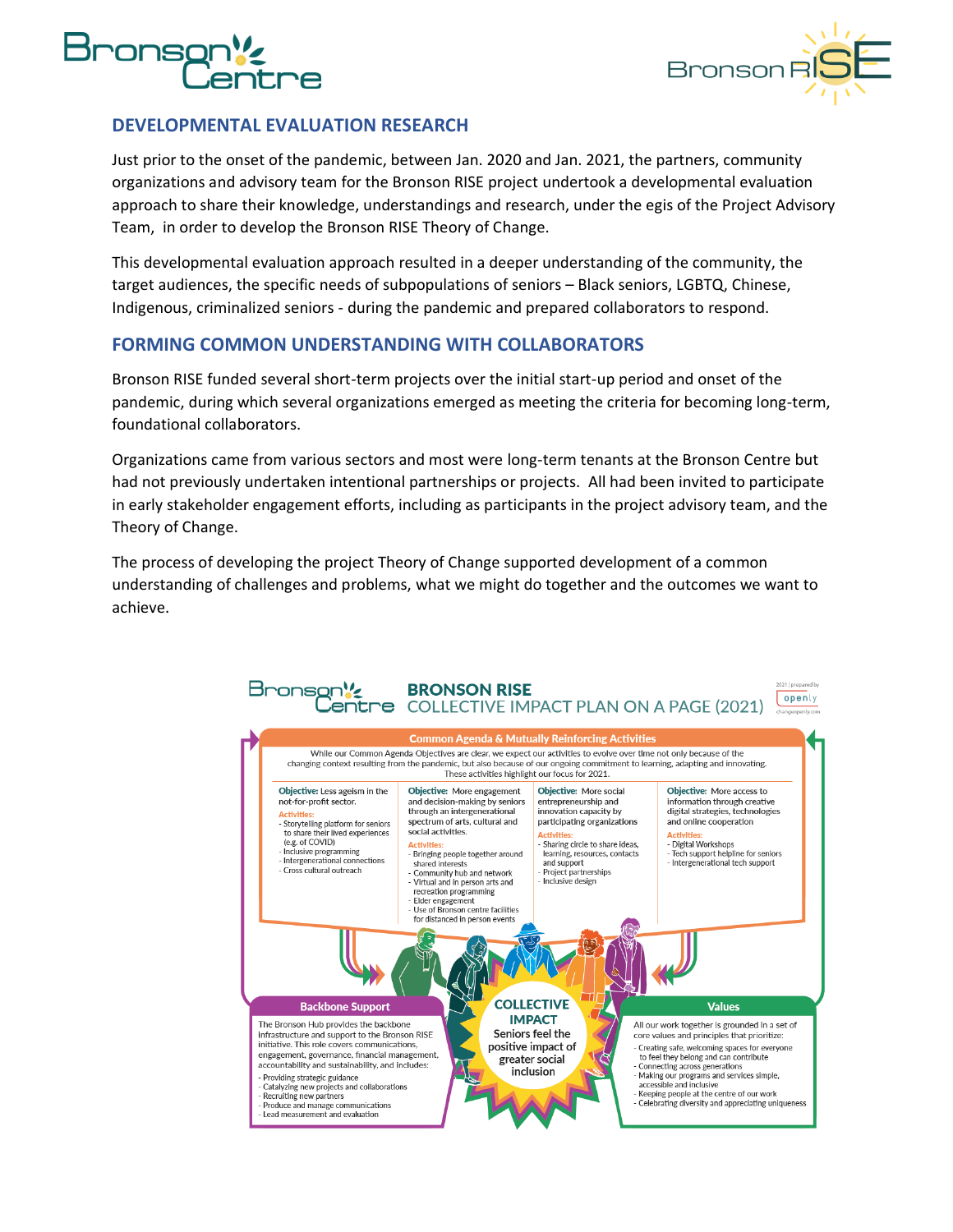

#### <span id="page-6-0"></span>**Summary of Theory of Change**

The concepts expressed in the Bronson RISE Theory of Change are summarized as follows:

- *If* collaborators use their unique and diverse cultural knowledge and skills, identify common aspirations for change, shared measurement, and learnings, to develop high impact activities that demonstrably engage the community, and improve access to information and awareness through digital strategies,
- *Then* collaborators can expect more at-risk seniors and more multigenerational members of the community will be leading and participating in meaningful activities and experiences at and with the Bronson Centre,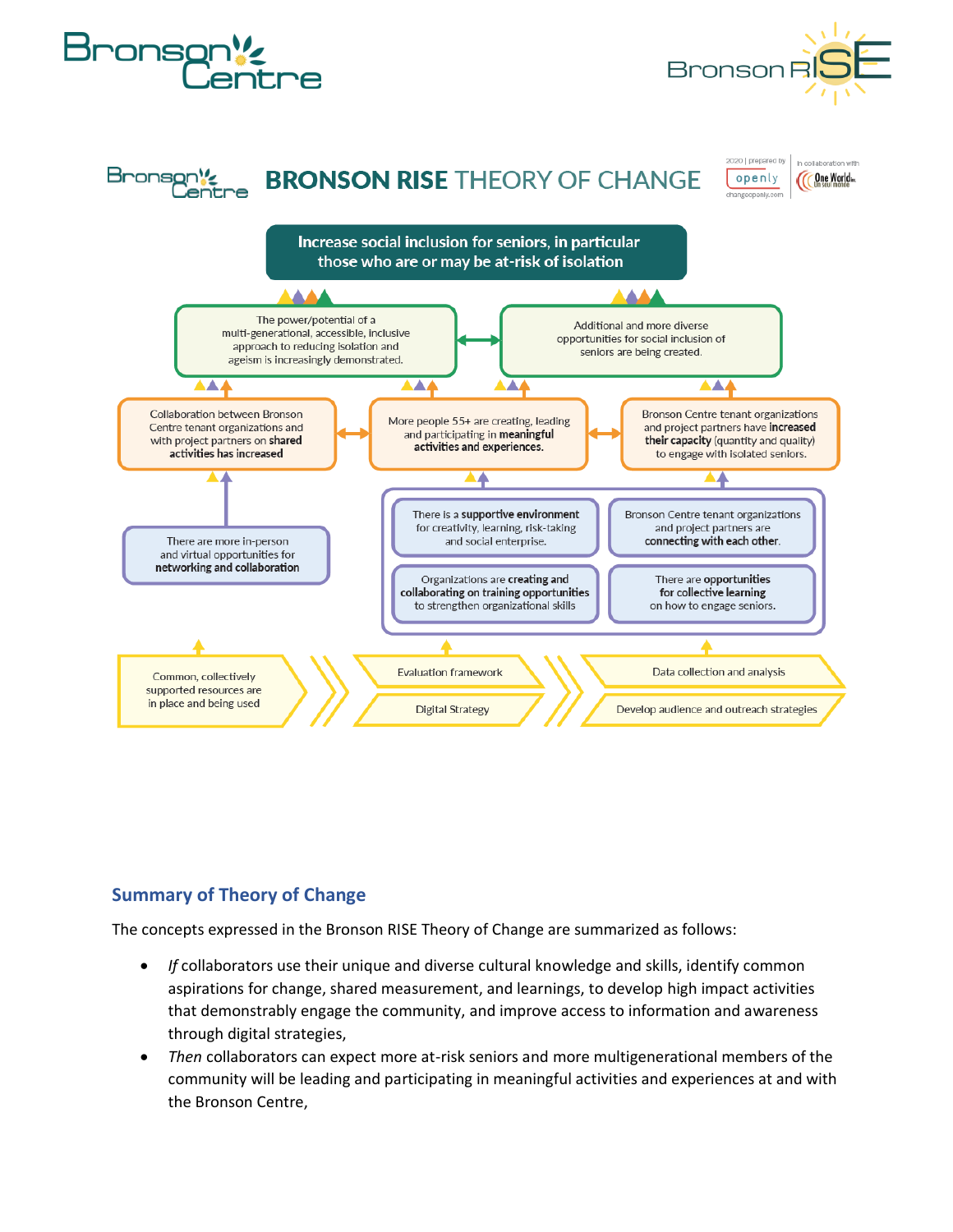



So that:

- Seniors will experience an increased sense of belonging, reduced isolation, increased civic participation and;
- collaborators will have sustainable partnerships and;
- increased capacity in social entrepreneurship and innovation and;
- enable connecting, learning and increased capacity to engage with people 55+ reducing ageism in the not-for-profit sector.

The Theory of Change is focused on mapping out what the project does (its activities or interventions) and how these lead to desired goals being achieved. We did this by first identifying the desired longterm goals and then worked back from these to identify all the conditions (outcomes) that must be in place (and how these related to one another causally) for the goals to occur.

Collectively, the partners and collaborators are committed to develop and implement intergenerational, culturally sensitive pilot initiatives to address social inclusion issues in order to better integrate all seniors 55+ living in the Bronson Centre neighbourhood, one of Canada's most diverse communities, with a particular focus on seniors with disabilities, seniors living alone, immigrant and Indigenous populations. More specifically, this collective impact strategy will address ageism and other systemic barriers to social inclusion of vulnerable multicultural seniors.

Having undertaken the initial process of contributing to the theory of change and project vision, Bronson RISE collaborators undertook new, scalable projects and sub agreements. These projectsdemonstrated their organizational capacity, established connections to at-risk seniors, and demonstrated leadership and relationship-building skills, as well as a shared agenda and common vision for change in the community.

Within the five-year scope of this project, Bronson Centre's Bronson RISE project team (as the Backbone Organization) will collaborate with up to 8 foundational organizations, based on signed Memorandums of Understanding and unique sub-contracts, as described in the ESDC funding agreement. The collaborating organizations will play a key role in the collective impact plan over the remainder of the grant period, having expressed support for the common goals of the project and a willingness to undertake collective impact efforts, including as members of the project advisory team and potential sub agreement holders.

### <span id="page-7-0"></span>**SECTION TWO: MUTUALLY REINFORCING ACTIVITIES WITH COLLABORATORS**

The role of Bronson RISE collaborators will be to:

- contribute to the development of the collective impact Theory of Change, collective impact plan and evaluation,
- undertake programs, projects, and events,
- develop and promote digital content,
- build one another's capacity for community service,
- receive the bulk of funding from the Bronson RISE project
- contribute knowledge, skills, and data-gathering.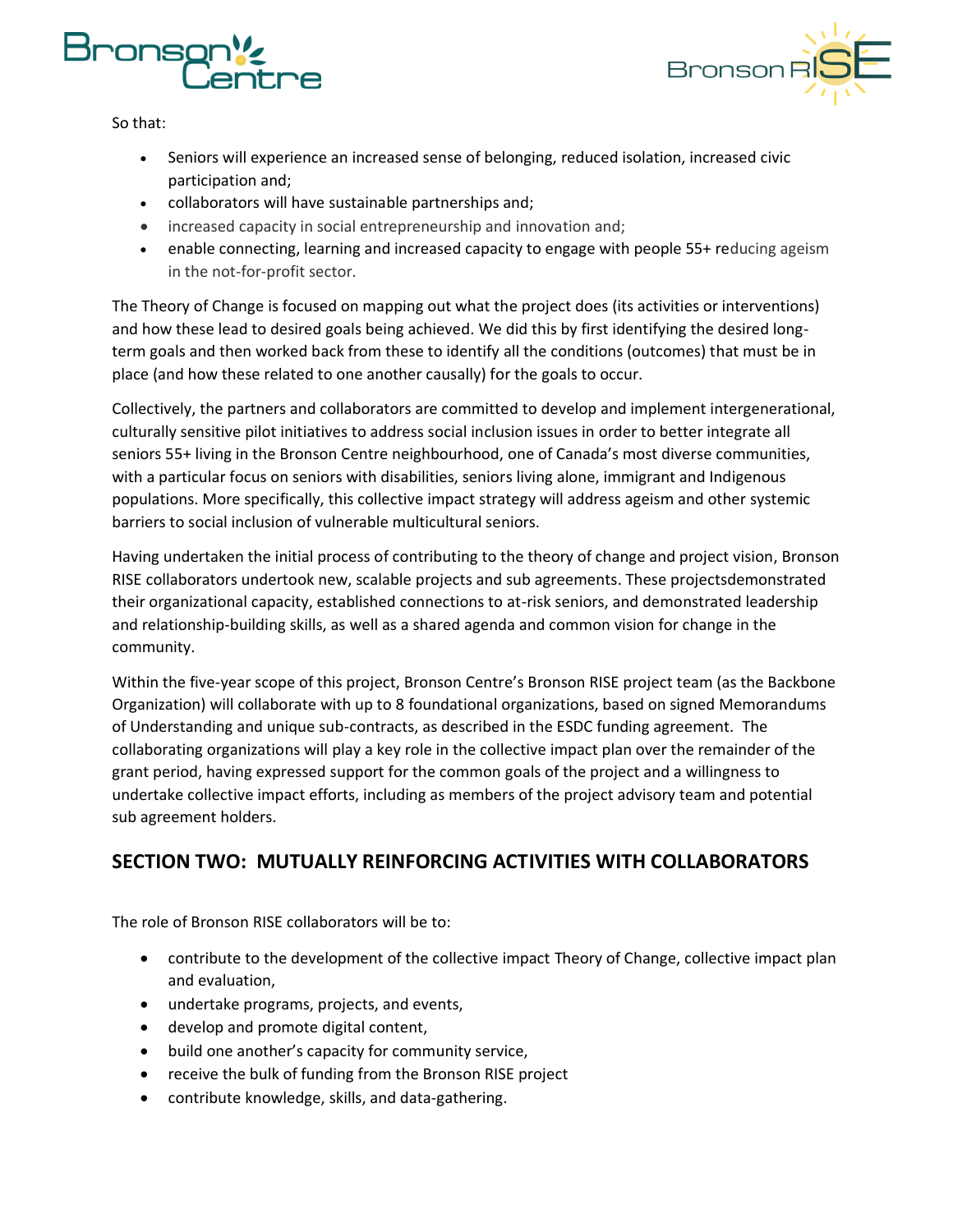



#### <span id="page-8-0"></span>**Bronson RISE Collaborating Organizations & CI Key Success Factors:**

Bronson RISE partners, collaborators and participants believe that preventing loneliness has the potential to strengthen communities and improve lives.

Through projects and sub agreements, Bronson RISE funds a range of projects that offer solutions by:

- bringing people together to build connections and community cohesion
- creating opportunities to connect, learn and build relationships around shared interests
- creating community networks and spaces
- communicating, storytelling and raising awareness, to reduce stigma and make loneliness everyone's business.
- Measuring and reporting progress, challenges and lessons learned.

Bronson RISE Collaborating Organizations

#### • **Elizabeth Fry Society of Ottawa:**

**Activities:** Bronson Safe Open – socially distanced activities for the Bronson Centre community, specifically criminalized older women and mental health support groups, and corresponding virtual workshops and activities to promote belonging, reduce loneliness, support health/wellbeing and cultural learning in collaboration with other community organizations.

**Ongoing contributions:** content expertise regarding criminalized women; program management, digital strategy, communications, evaluation, Advisory Team.

#### • **Psychiatric Survivors Ottawa:**

**Activities:** On-line and socially distanced, safe space for seniors and youth managing the stress of a pandemic, mental illness and at-risk for self-harm, isolation, loneliness.

**Ongoing contributions:** content expertise regarding survivor-directed mental health and wellbeing; program management, digital strategy, communications, evaluation, Advisory Team.

#### • **Flo's Seniors**

**Activities**: On-line workshops and activities to promote belonging, reduce loneliness, support health/wellbeing and cultural learning in collaboration with other community organizations, specifically targeting Black seniors.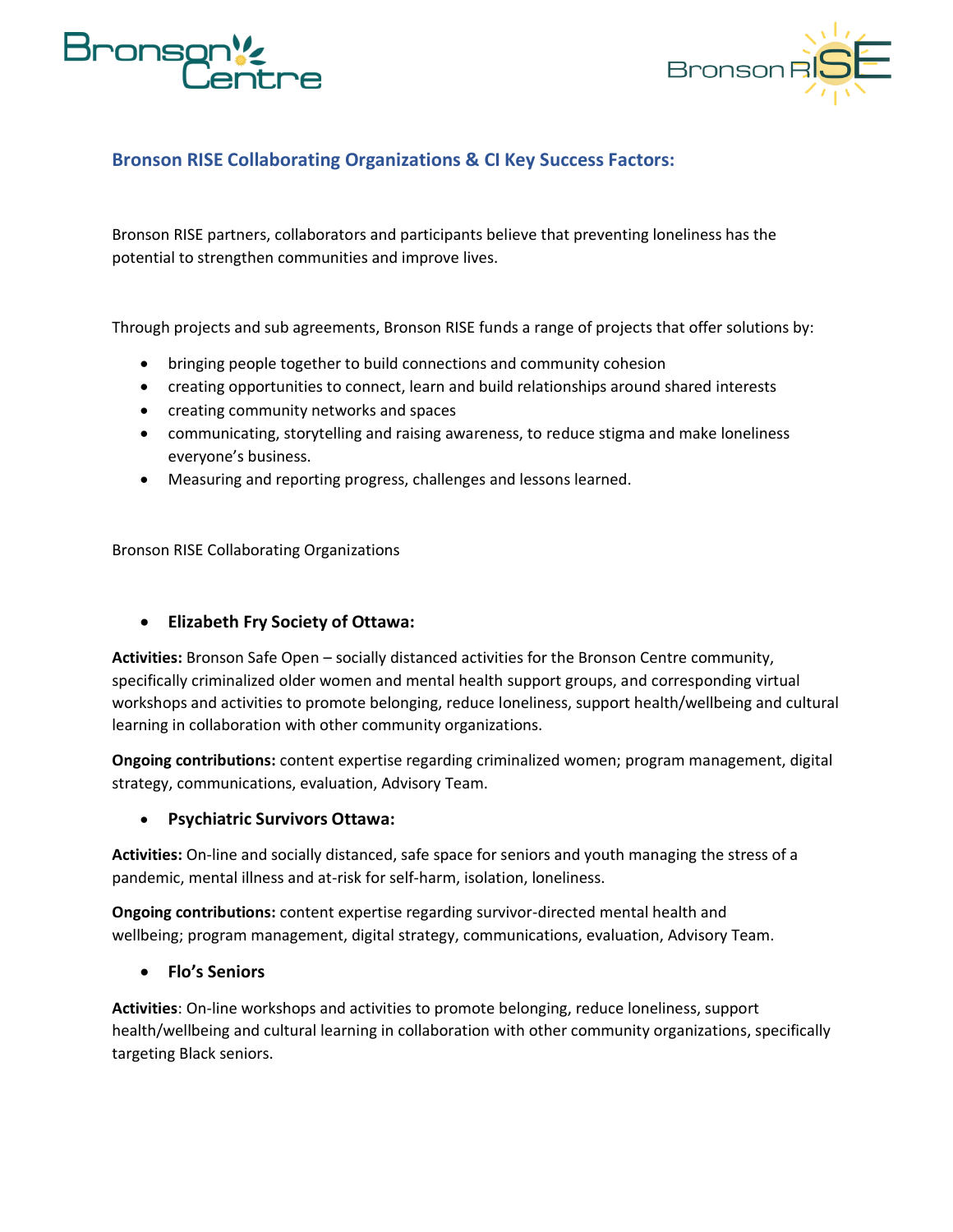

**Ongoing contributions:** content expertise regarding Black-led organizations serving seniors; digital strategy, communications, evaluation, Advisory Team.

#### • **Kateri Native Ministry**

**Activities:** On-line Sharing Circles, offering an Indigenous model for intergenerational, cross-cultural story-telling and history exchange, supported by young indigenous artists who are developing a mural and other forms of artistic interpretations of learning from elders.

**Ongoing contributions:** content expertise regarding indigenous history/culture/intergenerational learning; program management, digital strategy, communications, evaluation, Advisory Team.

#### • **Jaku Konbit**

**Activities:** On-line revenue development workshop series targeting Bronson Centre organizations, to increase capacity for collective learning, revenue development, community of practice for grant-writing, targeting increased programs and services for seniors.

**Ongoing contributions:** content expertise regarding Black-led organizations serving seniors; Program management, digital strategy, communications, evaluation, Advisory Team.

#### • **Dalhousie Food Cupboard/Dalhousie Food Action Group**

**Activities:** Community garden project established to provide volunteer learning/leadership development, created source of produce for food cupboard, initiated development of community kitchen concept.

**Ongoing contributions:** content expertise regarding community food bank; digital strategy, communications, evaluation, Advisory Team.

#### • **Yet Keen Seniors Day Centre**

**Activities:** Online workshops and activities to promote belonging, reduce loneliness, support health/wellbeing and cultural learning in collaboration with other community organizations, specifically targeting Chinese seniors.

**Ongoing contributions:** content expertise regarding Chinese seniors-serving organization; digital strategy, communications, evaluation, Advisory Team.

#### • **BEING Studio**

**Activities:** Online workshops/podcasts for artists with developmental disabilities to provide on-going learning, support, networking, and marketing opportunities for artists' work.

**Ongoing contributions:** content expertise regarding senior artists with developmental disabilities; digital strategy, communications, evaluation, Advisory Team.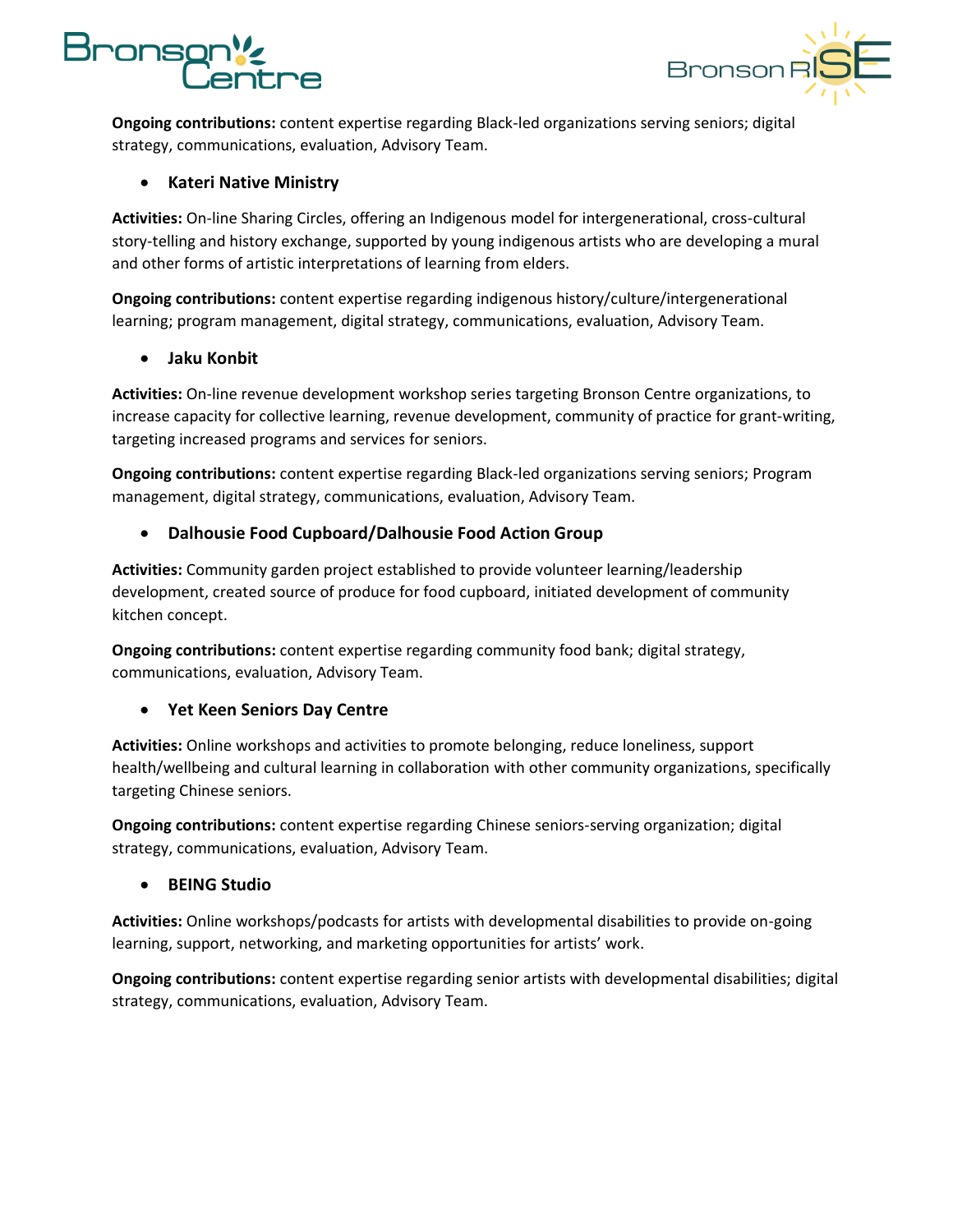# rons



#### <span id="page-10-0"></span>**Strategic Priorities for Action**

Research, consultation, and developmental evaluation informed the project priorities.

The key strategic priorities are to:

- Focus on ongoing relationship/leadership development and communications, utilizing the rich resources and culture of diversity and inclusion of the Bronson Centre community.
- Apply an intergenerational approach.
- Utilize and strengthen the historic, arts/culture/built environment of the Bronson Centre.
- Focus on those sub-populations of at-risk older persons who are already connected to collaborating organizations and who face barriers because of mental or physical disabilities; low income; language barriers; Indigenous elders; Black-led seniors' organizations; Chinese seniors; Spanish speaking seniors; seniors with cognitive disabilities.
- Focus on older women who have been or may become criminalized, to increase participation in meaningful activities and experiences, and increase sense of community belonging.
- Focus on identifying and connecting with seniors living in Ottawa Community Housing Ageing in Place buildings, to increase participation in meaningful activities and experiences, and increase sense of community belonging.
- Focus on identifying and connecting with people 55+ in the Bronson Centre neighbourhood, to increase participation in meaningful activities and experiences, and increase sense of community belonging.

<span id="page-10-1"></span>**An overall CI Work Breakdown Schedule, including CI objectives and milestones, is included as Appendix A** 

### <span id="page-10-2"></span>**SECTION THREE: SHARED MEASUREMENT & TOOLS:**

Working with the project Advisory Team and consultants to create and begin using shared measures has been a key component of the start-up phase of the Bronson RISE collaborative effort. The attached Evaluation Plan– see Appendix B - identifies a targeted set of indicators that everyone signed onto and is now pursuing with the intent of using that data both to track progress and to improve efforts over time.

Evaluating the overall impact of Bronson RISE has been an important part of the start-up phase, with a focus on understanding community context and designing and implementing the initiative. This has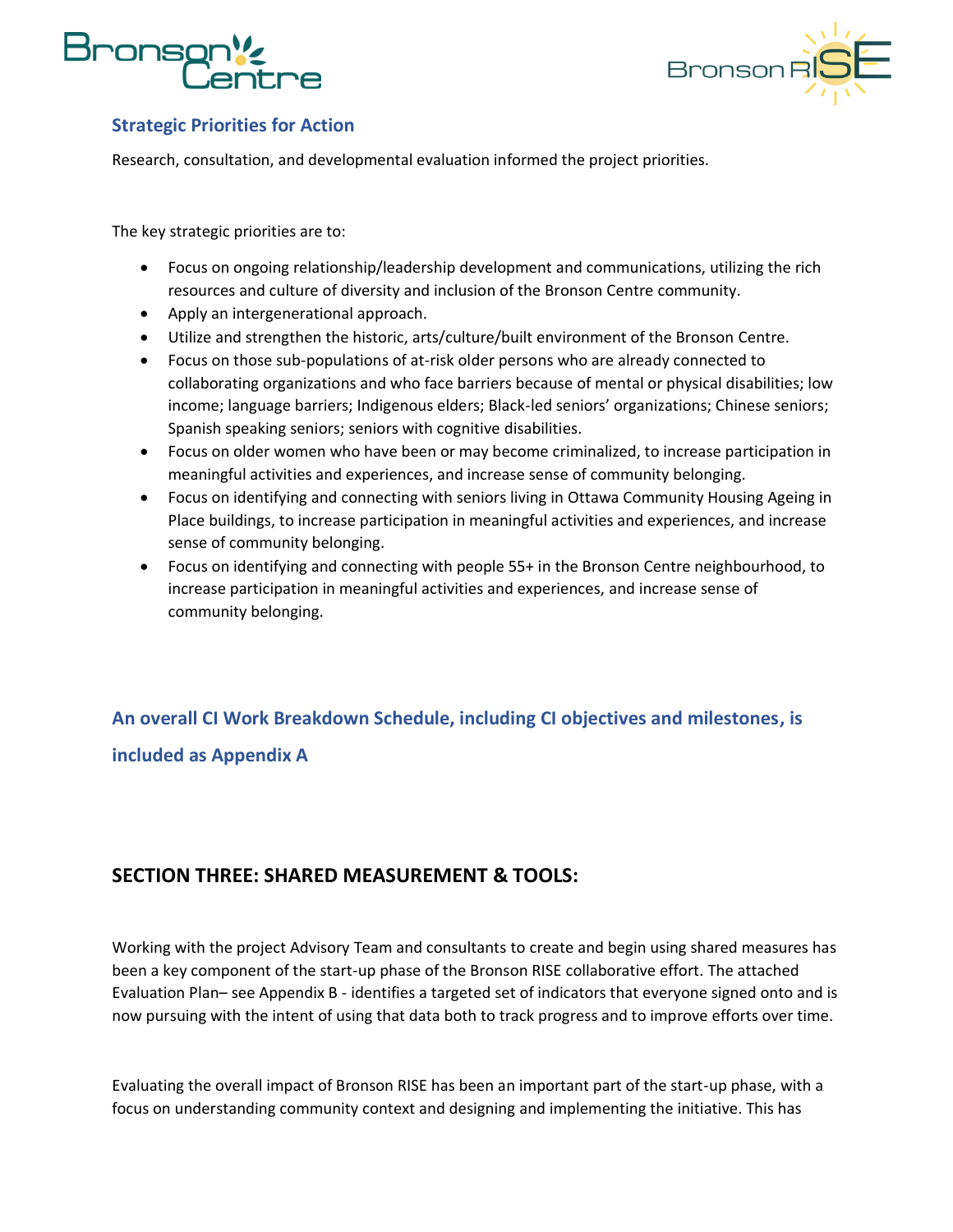



included establishing the five core conditions of collective impact, as well as the coordinated implementation of multiple sub agreement programs, activities, and digital communications according to the initiative's overarching theory of change.

A set of early performance indicators is described in the evaluation framework to track progress in establishing key elements of the initiative's infrastructure. Additionally, a developmental evaluation was undertaken – see Developmental Evaluation Report Appendix C-, aimed at helping partners understand the Bronson RISE context and learn more about how the initiative is developing.

#### <span id="page-11-0"></span>**SECTION FOUR: CONTINUOUS COMMUNICATIONS:**

A Communication's Plan (see Appendix J) and Digital Strategy (see Appendix K) have been developed to ensure a predictable schedule of planned communications and meeting activities and events between the Backbone staff, collaborating organizations, stakeholders in the broader community and seniors.

The Digital Strategy includes an abundance of innovative and creative approaches to promoting and recruiting seniors for activities and events, opportunities to work and volunteer with collaborating partners, a platform to share arts, music, storytelling, and lessons-learned about staying connected during COVID.

### <span id="page-11-1"></span>**SECTION FIVE: BACKBONE ORGANIZATION**

As the backbone organization, Bronson Centre and the Bronson RISE team acts as a facilitative support team who can plan, manage, and support the initiative through ongoing facilitation, technology and communications support, data collection and reporting, and handling the myriad logistical and administrative details needed for the initiative to function smoothly.

The backbone organization supports the collaborating organizations and the successful delivery of the contract with ESDC, balancing the role of coordination and maintaining accountability to the contract.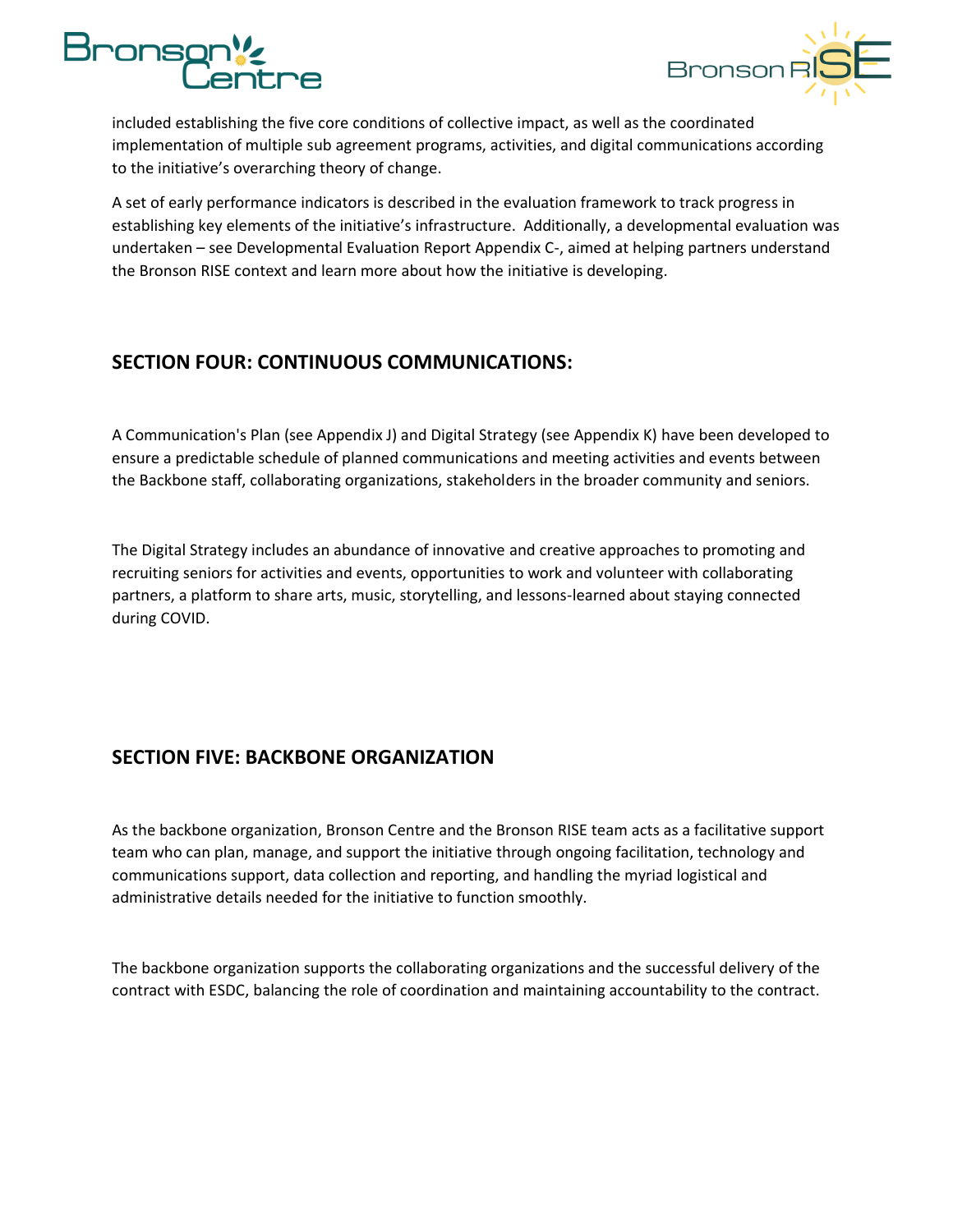



Backbone support is provided in the following six areas:

- Guide Vision and Strategy:
	- o Building a common understanding of the challenge of senior's inclusion in Ottawa and supporting shared knowledge about ways it can be addressed.
	- $\circ$  Provided strategic guidance to recruit members to the project Advisory Team, and work with an evaluation consultant to develop common goals, agenda and Theory of Change
- Support Aligned Activities:
	- o Undertake stakeholder mapping;
	- o Identify and recruit stakeholders
	- o Convene partners and key external stakeholders
	- o Establish sub agreements with collaborators;
	- o Monitor and report on sub agreement activities and outcomes;
	- o Monitor and report on progress with the collective impact as a whole;
	- $\circ$  Coordinate and facilitate partners' continuous communication and collaboration
	- o Catalyze new initiatives or collaborations during COVID
	- $\circ$  Identifying capacity-building opportunities and supporting administrative capacity (e.g., coaching and mentoring, providing training and fundraising support)
	- o Identify and recruit new partners, as needed
	- $\circ$  Seek out opportunities for alignment with other efforts  $-$  i.e. previous ESDC funded senior's inclusion projects, Council on Ageing, Social Planning Council, Good Companions, etc.
- Establish Shared Measurement Practices:
	- $\circ$  In consultation with Advisory Team and consultants, undertake developmental evaluation and evaluation framework
	- o Identify tools for data collection and shared measurement systems for use across all project activities
	- o Collect, analyze, interpret, and report data
	- o Provide technical assistance for building partners' data capacity